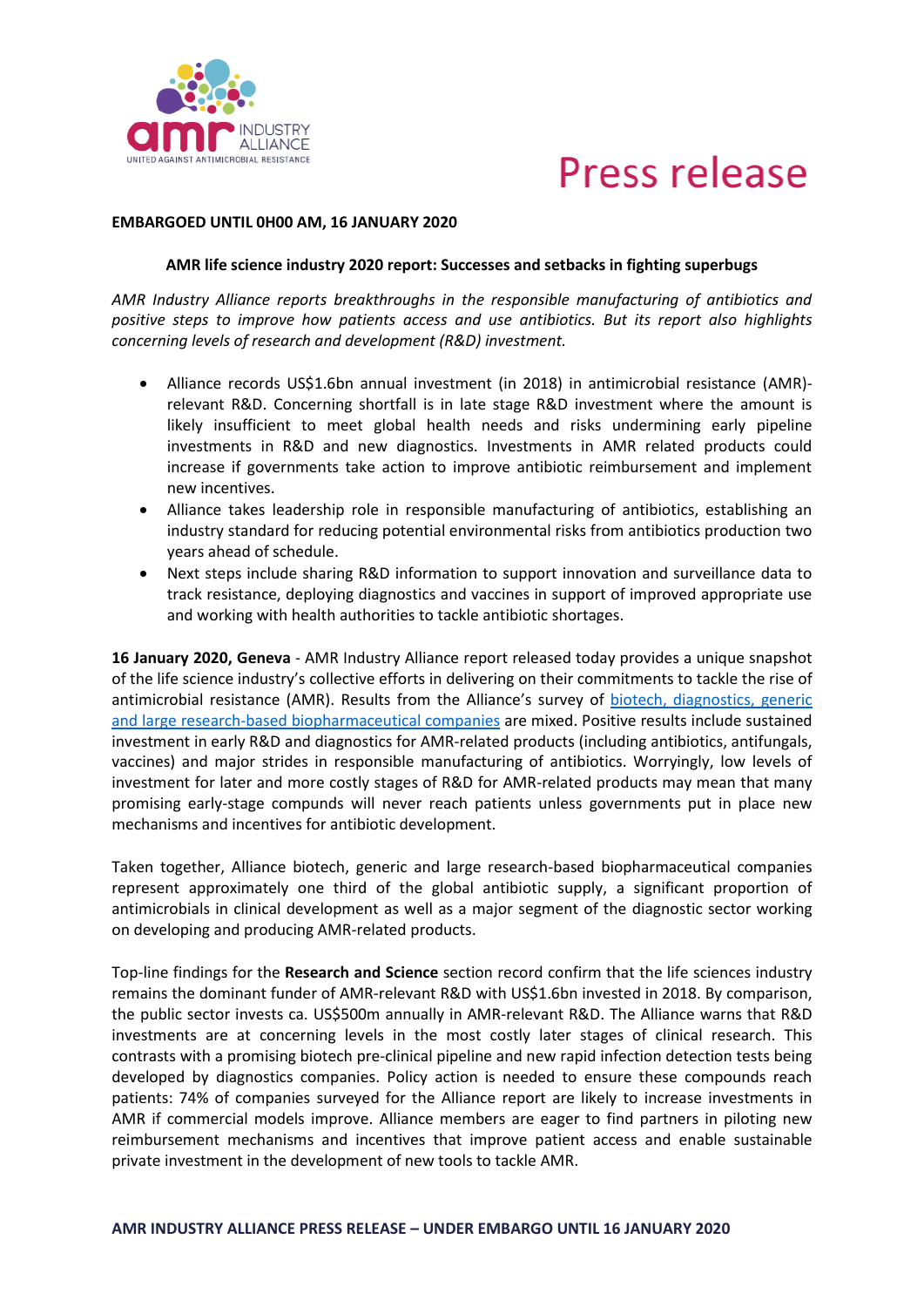

# Press release

Thomas Cueni, Chair of the Alliance, declares: "Our report showcases the diverse range of activities that biotechnology, diagnostics, generics, and large research-based biopharmaceutical companies are undertaking to combat the spread of AMR". He warns, however, that the findings are "a wakeup call as the reported investment of US\$1.6bn in 2018 in AMR-relevant R&D is likely insufficient to sustain a viable pipeline. Discovering new and effective ways to leverage positive preclinical pipeline results and working together to ensure that late-stage antimicrobial drug discovery and development is better supported are vital".

Noting the strides the Alliance is making on its manufacturing commitments as well as in securing better access to life-saving antibiotics for patients all over the world, Cueni says: "This demonstrates that working collectively can be a powerful platform for change". He adds: "There are good reasons to be optimistic about the Alliance's active and growing engagement with AMR".

5.7 million people die from treatable bacterial infectious diseases due to lack of access to antibiotics, which far exceeds the estimated annual 700,000 deaths from antibiotic resistant infections. Top-line findings for the **Access** section highlight how Alliance companies are committed to improving patient access to appropriate, high-quality antibiotics and vaccines along with diagnostics that can help avoid drug-resistant infection or detect and better treat them.

Similarly, results in the **Appropriate Use** section underline that members are continuing to advance innovative ways to support antimicrobial stewardship. All companies reported taking a wide range of measures to promote appropriate use of antibiotics in order to slow the emergence of resistance, prolong the effectiveness of antimicrobials and improve patient outcomes.

Manufacturing accounts for a small proportion of all antibiotic emissions to the environment but poorly controlled discharges can lead to active residues in the immediate surroundings of production sites that may increase the risk of AMR developing. In the **Manufacturing** section, the Alliance reports that members are two years ahead of schedule in establishing an industry standard (framework) and predicted no-effect concentrations for reducing the potential environmental risks from antibiotic production. The Alliance has set out a common framework for responsible antibiotic manufacturing. So far, the findings show that over 80% of participating companies' antibiotics manufacturing facilities meet or partially meet the framework's requirements and have shared these with more than 400 suppliers. The Alliance will continue to reach out to other manufacturers to join its ranks or commit to implementing this new industry standard so as to ensure the continued supply and responsible manufacturing of antibiotics.

The Alliance outlines how members and the broader life science industry can contribute further in future. This includes accelerating sharing R&D information and surveillance data. The Alliance proposes areas where new or deeper partnerships with governments, patients and providers are required (such as for R&D) as well as plans to strengthen local healthcare and laboratory capabilities for the effective diagnosis and treatment of drug-resistant infections.

Alliance members hope that this report will encourage others in the life science sector to join their ranks and that their proposals for next steps can encourage greater collaboration in combatting the spread of AMR. The Alliance will host a high-level meeting to discuss these findings with the AMR global health community in March 2020.

**Find the 2020 Report [here](https://www.amrindustryalliance.org/progress-report/) from 0H00 AM, 16 JANUARY 2020**